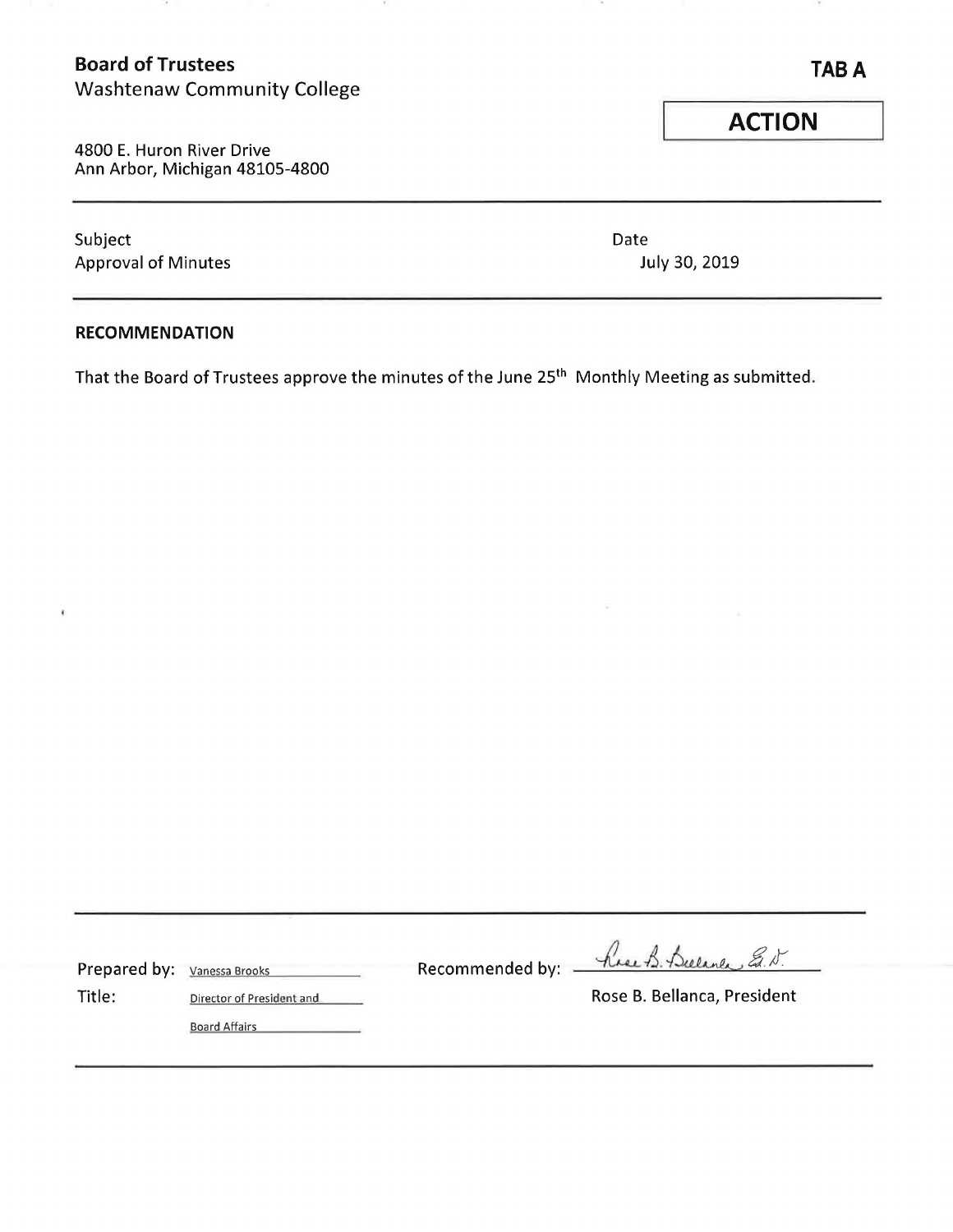## **MONTHLY MEETING OF THE BOARD OF TRUSTEES MINUTES WASHTENAW COMMUNITY COLLEGE**

## **TUESDAY, JUNE 25, 2019**  The Monthly Meeting of the WCC Board of Trustees was called to order by Chair Christina **Present:** Chair Christina Fleming, Vice Chair Bill Milliken, Treasurer Angela Davis, Secretary David DeVarti, Trustee Richard J. Landau and Trustee Diana McKnight-Morton  **Call to order**  Secretary DeVarti; yes, Trustee Hatcher; yes, Trustee Landau; yes and Trustee McKnight- It was moved by Trustee McKnight-Morton and seconded by Trustee Landau that the Board approve the agenda for the June 25<sup>th</sup> Monthly Meeting. Secretary DeVarti; yes, Trustee Hatcher; yes, Trustee Landau; yes and Trustee McKnight- **Approval of Agenda**  It was moved by Trustee Landau and seconded by Treasurer Davis that the Board approve the minutes of the May 21<sup>st</sup> Monthly Meeting and June  $4<sup>th</sup>$  Special Meeting as submitted. Secretary DeVarti; yes, Trustee Hatcher; yes, Trustee Landau; yes and Trustee McKnight- about the Technology Managed Service Contract urging the College to find a middle ground. **CALL TO ORDER**  Fleming on June 25, 2019 at 6:02 p.m. in Towsley Auditorium, Morris Lawrence Building, 4800 East Huron River Drive, Ann Arbor, Michigan. **Participated Electronically:** Trustee Ruth Hatcher **Electronic Meeting Participation (Action)**  It was moved by Trustee Landau and seconded by Vice Chair Milliken that Trustee Hatcher be permitted to attend the meeting via conference (electronically). A roll call vote was taken: Chair Fleming; yes, Vice Chair Milliken; yes, Treasurer Davis; yes, Morton; yes. The motion was adopted. **Approval of Agenda (Action)**  A roll call vote was taken: Chair Fleming; yes, Vice Chair Milliken; yes, Treasurer Davis; yes, Morton; yes. The motion was adopted. **Approval of Minutes (Action)**  A roll call vote was taken: Chair Fleming; yes, Vice Chair Milliken; yes, Treasurer Davis; yes, Morton; yes. The motion was adopted. **CITIZEN PARTICPATION**  WCC Education Association Mr. David Fitzpatrick, WCCEA President and Social Science faculty, commented to the Board **Electronic Meeting Participation (Action) (Action) Approval of Minutes (Action) CITIZEN PARTICPATION**  WCC Education Association WCC Education Association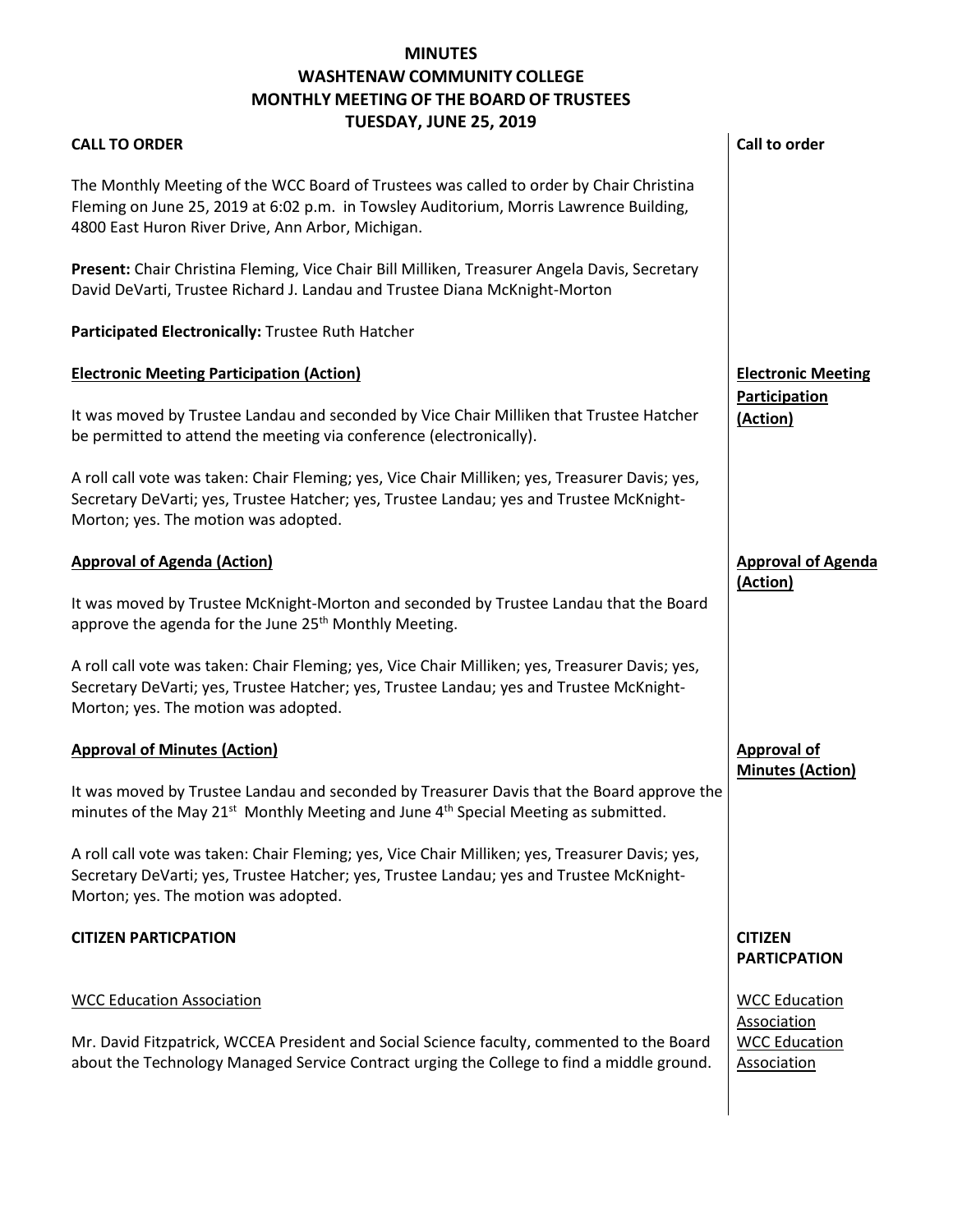June 25, 2019 Monthly Meeting pg. 2 Public Comments

#### Public Comments

 Ms. Marie Wood spoke to the Board about the Technology Managed Service Contract. Mr. Francisco Roque spoke to the Board about the Technology Managed Service Contract. Mr. Nilotpal Bhattachryyh spoke to the Board about the Technology Managed Service Mr. Sean Thomas spoke to the Board about the Technology Managed Service Contract. Contract.

 Mr. Nicholas Hunt spoke to the Board about the Technology Managed Service Contract. Mr. Jay Irwin spoke to the Board about the Technology Managed Service Contract. Mr. Aaron Williams spoke to the Board about the Technology Managed Service Contract. Mr. William Thomas spoke to the Board about the Technology Managed Service Contract. Mr. Robert Wheeler spoke to the Board about the Technology Managed Service Contract. Mr. Robert Barber spoke to the Board about the Technology Managed Service Contract.

#### Written Communications

There were seventy-two written communications received.

#### **SPECIAL REPORTS**

#### Mandatory Audit Communication

 Mr. Tom Winkleman of Rehmann Robson reminded the Board of the type and scope of professional services Rehman Robson offers to them. He also spoke about key audit communications, the purposed audit timeline, and new accounting pronouncements.

#### WCC at Parkridge Update

 Mr. Anthony Williamson, Manager of Community Development reminded the Board that the Mission of Parkridge Community Center is to enhance the quality of life for Ypsilanti's he mentioned the changes that will take place in the 2019-20 academic year. residents by supporting children, youth and families through a wide range of programs and services. He summarized for the Board the activities and programs held at Parkridge. Lastly,

#### WTMC Update

 population. He also highlighted the successes WTMC has accomplished over the last academic year. Ms. Linda Blakey, Vice President of Student and Academic Services introduced WTMC Dean, Mr. Karl Covert. Dean Covert talked to the Board about the composition of the WTMC

#### **MONTHLY REPORTS**

#### **Personnel Recommendations (Action)**

It was moved by Vice Chair Milliken and seconded by Trustee Hatcher that the Board approve the personnel recommendations as submitted.

Written Communications

#### **SPECIAL REPORTS**

Mandatory Audit Communication

WCC at Parkridge **Update** 

WTMC Update

#### **MONTHLY REPORTS**

**Personnel Recommendations (Action)**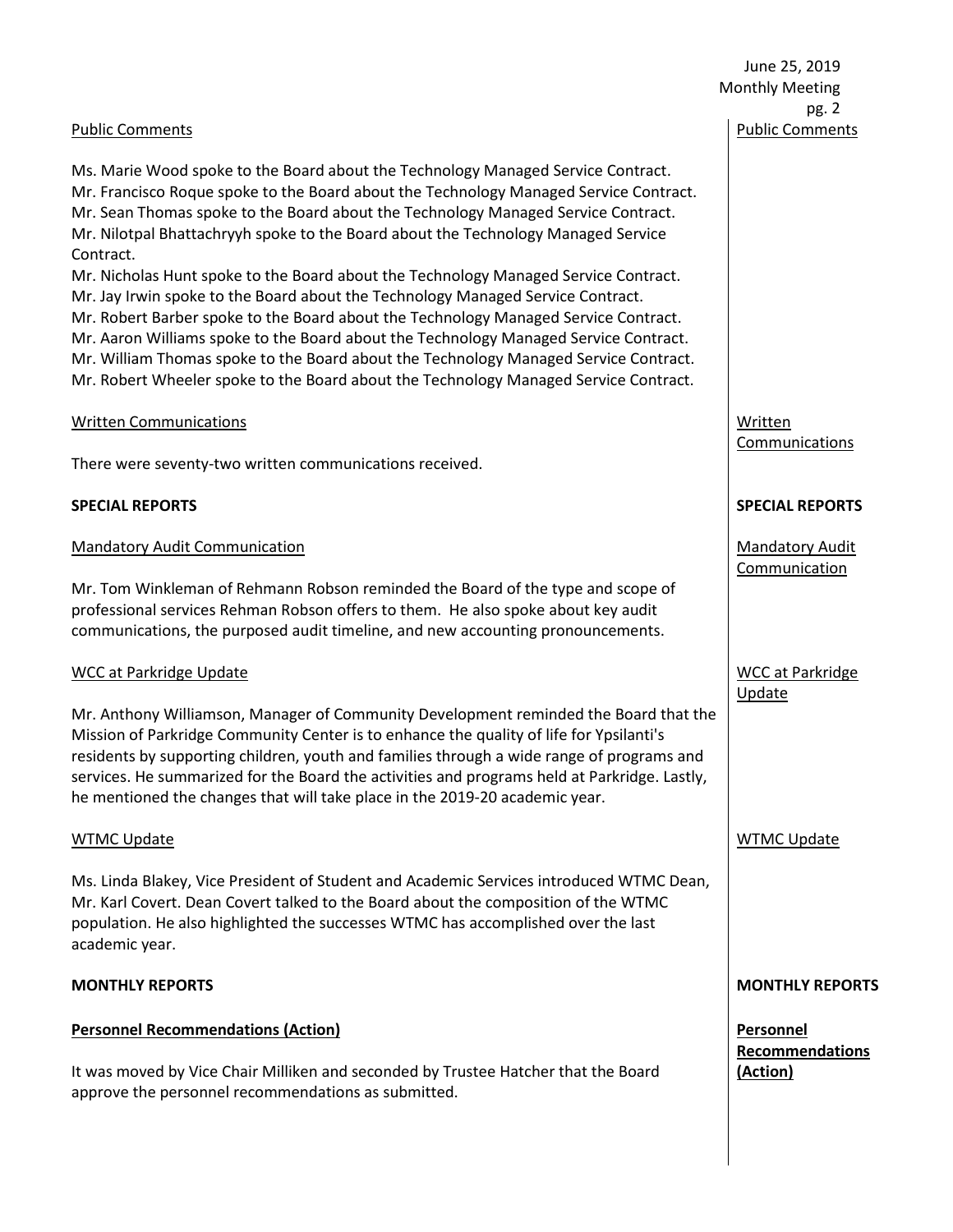Secretary DeVarti; yes, Trustee Hatcher; yes, Trustee Landau; yes and Trustee McKnight-A roll call vote was taken: Chair Fleming; yes, Vice Chair Milliken; yes, Treasurer Davis; yes, Morton; yes. The motion was adopted.

#### **2019-20 Independent Staff Salary Range Table (Action)**

 It was moved by Trustee McKnight-Morton and seconded by Trustee Landau that the Board approve the 2019-20 Independent Staff Salary Range Table as submitted.

 A roll call vote was taken: Chair Fleming; yes, Vice Chair Milliken; yes, Treasurer Davis; yes, Secretary DeVarti; yes, Trustee Hatcher; yes, Trustee Landau; yes and Trustee McKnight-Morton; yes. The motion was adopted.

#### **2019-20 Independent Staff Salary Adjustments (Action)**

 It was moved by Vice Chair Milliken and seconded by Treasurer Davis that the Board approve a 1.5% adjustment to the Independent Staff salary and wage rates for the 2019-20 fiscal year.

 Secretary DeVarti; yes, Trustee Hatcher; yes, Trustee Landau; yes and Trustee McKnight-A roll call vote was taken: Chair Fleming; yes, Vice Chair Milliken; yes, Treasurer Davis; yes, Morton; yes. The motion was adopted.

## **Part –Time Staff and Coaches Wage Rates (Action)**

It was moved by Treasurer Davis and seconded by Trustee Landau that the Board approve the 2019-20 Part-Time Support Staff and Club Sports Coaches Salary as submitted.

 A roll call vote was taken: Chair Fleming; yes, Vice Chair Milliken; yes, Treasurer Davis; yes, Secretary DeVarti; yes, Trustee Hatcher; yes, Trustee Landau; yes and Trustee McKnight-Morton; yes. The motion was adopted.

## **Part – Time Faculty Wage Rates (Action)**

 It was moved by Trustee Landau and seconded by Treasurer Davis that the Board approve the 2019 -20 Part-Time Faculty Wage Rates as submitted.

A roll call vote was taken: Chair Fleming; yes, Vice Chair Milliken; yes, Treasurer Davis; yes, Secretary DeVarti; yes, Trustee Hatcher; yes, Trustee Landau; yes and Trustee McKnight-Morton; yes. The motion was adopted.

#### **2019 -20 Department Chair Appointments (Action)**

 It was moved by Trustee Landau and seconded by Treasurer Davis that the Board approve the attached 2019 - 20 Faculty Department Chair appointments as submitted.

 Secretary DeVarti; yes, Trustee Hatcher; yes, Trustee Landau; yes and Trustee McKnight-A roll call vote was taken: Chair Fleming; yes, Vice Chair Milliken; yes, Treasurer Davis; yes, Morton; yes. The motion was adopted.

 June 25, 2019 Monthly Meeting pg. 3 **Personnel Recommendations (Action)(cont)** 

> **2019-20 Independent Staff Salary Range Table (Action)**

**2019-20 Independent Staff Salary Adjustments (Action)** 

**Part –Time Staff and Coaches Wage Rates (Action)** 

**Part – Time Faculty Wage Rates (Action)** 

**2019 -20 Department Chair Appointments (Action)**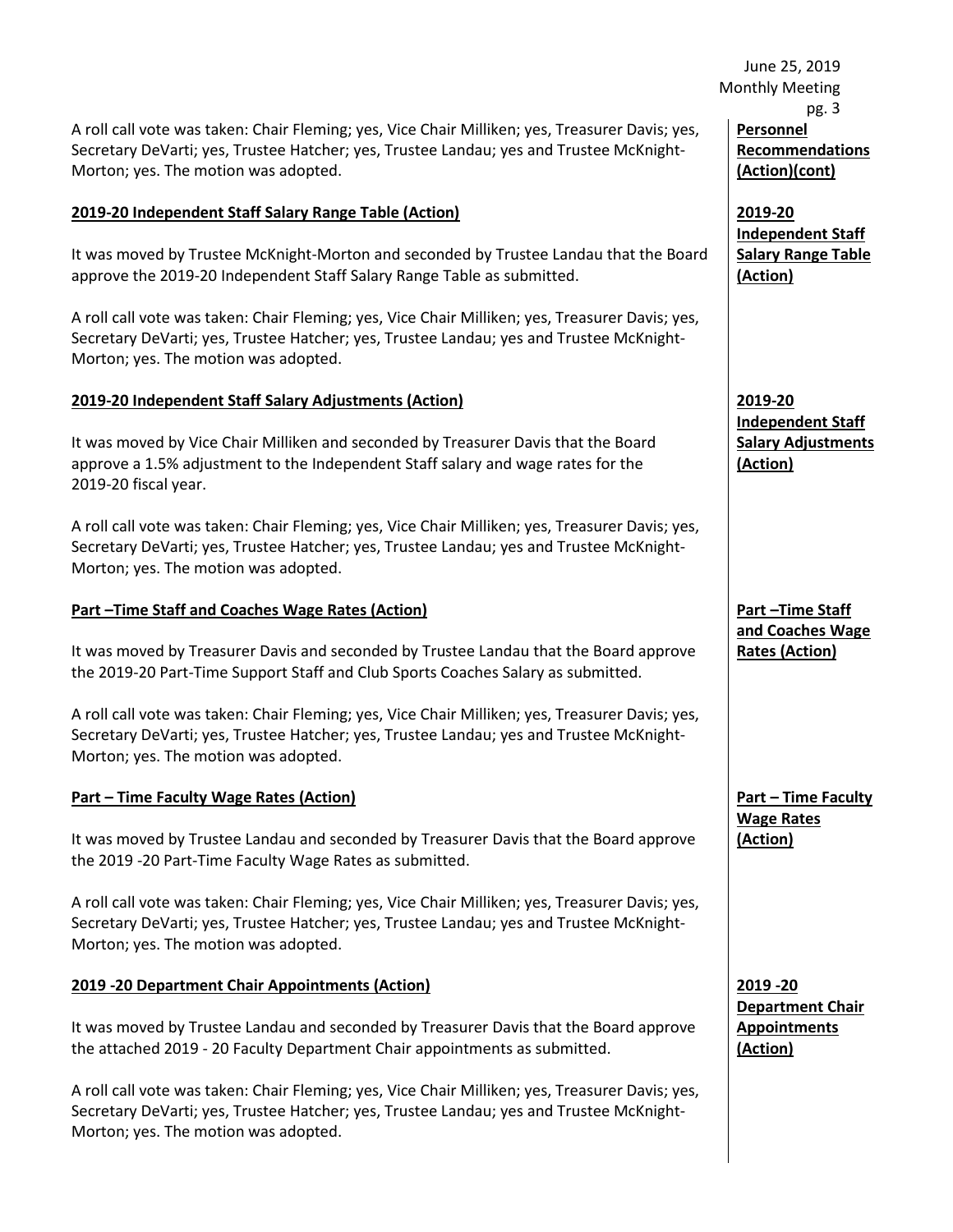#### **Financial Reports (May 2019) (Action)**

It was moved by Trustee Landau and seconded by Vice Chair Milliken that the Board receive the Financial Reports for May 2019 as follows: General Fund, Deferred Maintenance Fund, Capital Fund, and Combined Schedule of Investments-All Funds.

 Secretary DeVarti; yes, Trustee Hatcher; yes, Trustee Landau; yes and Trustee McKnight-A roll call vote was taken: Chair Fleming; yes, Vice Chair Milliken; yes, Treasurer Davis; yes, Morton; yes. The motion was adopted.

#### Facilities Development Report

 Mr. William Johnson, Vice President and CFO briefed the Board on the status of serval projects. Lastly, he updated the Board on the progress of the LA Chemistry Hood Project.

#### **REMARKS**

## Remarks of Members of Board of Trustees

Trustee Hatcher thanked the Trustees for permitting her to participate remotely.

Treasure Davis thanked the IT Department and the community for their communications in regards to the Technology Managed Service Contract.

#### President's Remarks

 She also thanked faculty member Tina Sprague for overseeing WCC students' involvement with the Mission of Mercy Healthcare event that provided dental and healthcare procedures for little or no cost to over a 1000 adults and children. Lastly, President Bellanca congratulated biology faculty member Dr. Marvin Boluyt who developed the Exercise is Medicine on Campus Program which led to WCC receiving a silver level award. President Bellanca thanked Trustee Hatcher for speaking at the Adult Transition Ceremony.

#### **OLD BUSINESS**

## **Approval of 2019 - 20 Faculty Sabbaticals (Action)**

It was moved by Trustee McKnight-Morton and seconded by Trustee Landau that the Board approve the requested 2019-20 Faculty Sabbatical Leaves as submitted.

 Secretary DeVarti; yes, Trustee Hatcher; yes, Trustee Landau; yes and Trustee McKnight-A roll call vote was taken: Chair Fleming; yes, Vice Chair Milliken; yes, Treasurer Davis; yes, Morton; yes. The motion was adopted.

## **Approval of Examity Remote Proctoring Contract (Action)**

 It was moved by Trustee Landau and seconded by Vice Chair Milliken that the Board approve the continuation of Examity Learning Validation and Remote Proctoring at an annual cost not to exceed \$75,000.

 June 25, 2019 Monthly Meeting pg. 4 **Financial Reports (May 2019) (Action)** 

> Facilities Development Report

#### **REMARKS**

Remarks of Members of Board of Trustees

## President's Remarks

#### **OLD BUSINESS**

 **Approval of 2019 - 20 Faculty Sabbaticals (Action)** 

 **Approval of Examity Remote Proctoring Contract (Action)**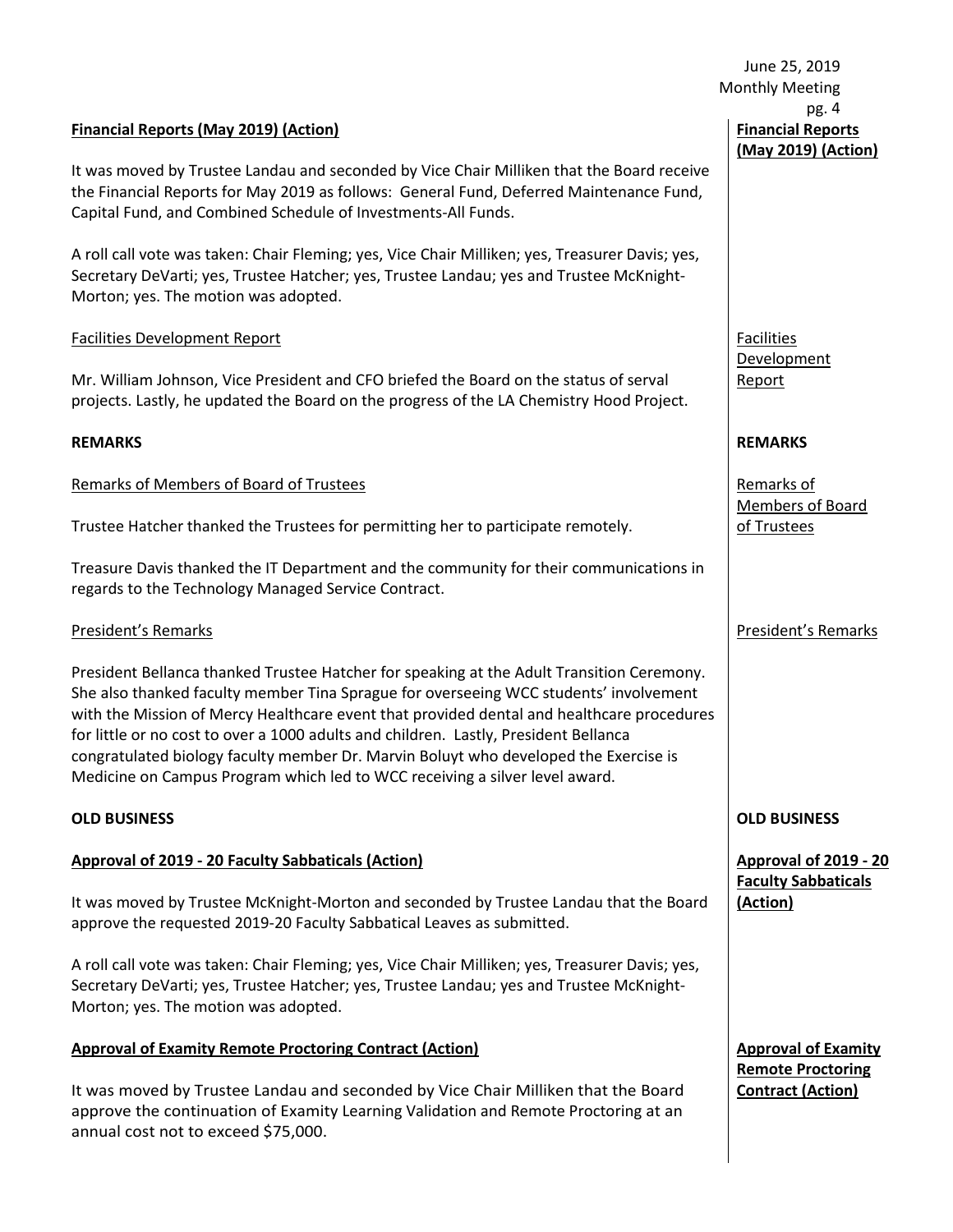Secretary DeVarti; yes, Trustee Hatcher; yes, Trustee Landau; yes and Trustee McKnight-A roll call vote was taken: Chair Fleming; yes, Vice Chair Milliken; yes, Treasurer Davis; yes, Morton; yes. The motion was adopted.

## **Campus Cooling Tower Replacement Contract Award (Action)**

 It was moved by Trustee Landau and seconded by Trustee McKnight-Morton that the Board approve a construction contract with Ecker Mechanical in the amount of \$1,098,375.

 Secretary DeVarti; yes, Trustee Hatcher; yes, Trustee Landau; yes and Trustee McKnight-A roll call vote was taken: Chair Fleming; yes, Vice Chair Milliken; yes, Treasurer Davis; yes, Morton; yes. The motion was adopted.

#### **Approval of Technology Managed Service Contract (Action)**

 a five-year technology managed services contract, commencing July 29, 2019 with Ellucian recommended that the Board approve the utilization of General Fund Reserves to fund the It was moved by Trustee Landau and seconded by Vice Chair Milliken that the Board approve Company L.P.in the fixed amount of \$5,241,826 per year for each of the five years. It is also costs of the proposed Transition Assistance Plan for the impacted WCC IT Staff.

A roll call vote was taken: Chair Fleming; yes, Vice Chair Milliken; yes, Treasurer Davis; yes, Secretary DeVarti; no, Trustee Hatcher; no, Trustee Landau; yes and Trustee McKnight-Morton; yes. The motion was adopted.

#### **NEW BUSINESS**

Recommendation for New Programs 2019-20

 Dr. Kimberly Hurns, Vice President for Instruction briefed the Board on the need for the new recommended programs.

Recommendation for Discontinuation of Programs 2019-20

Dr. Kimberly Hurns, Vice President for Instruction explained to the Board the need for the discontinuation of the programs submitted.

Design Contract for the ML Renovation Project

 was the first phase of the ML renovation project and will be funded through the deferred Mr. William Johnson, Vice President and CFO communicated to the Board that this contract maintenance fund.

ML Firing Range Ductwork Replacement Contract

Mr. William Johnson, Vice President and CFO explained to the Board the necessity for the firing range ductwork replacement in ML.

 June 25, 2019  **Approval of Examity**  Monthly Meeting pg. 5 **Remote Proctoring Contract (Action)(cont)** 

> **Campus Cooling Tower Replacement Contract Award (Action)**

**Approval of Technology Managed Service Contract (Action)** 

#### **NEW BUSINESS**

Recommendation for New Programs 2019-20

 $20$ Recommendation for Discontinuation of Programs 2019-

Design Contract for the ML Renovation Project

ML Firing Range Ductwork Replacement **Contract**